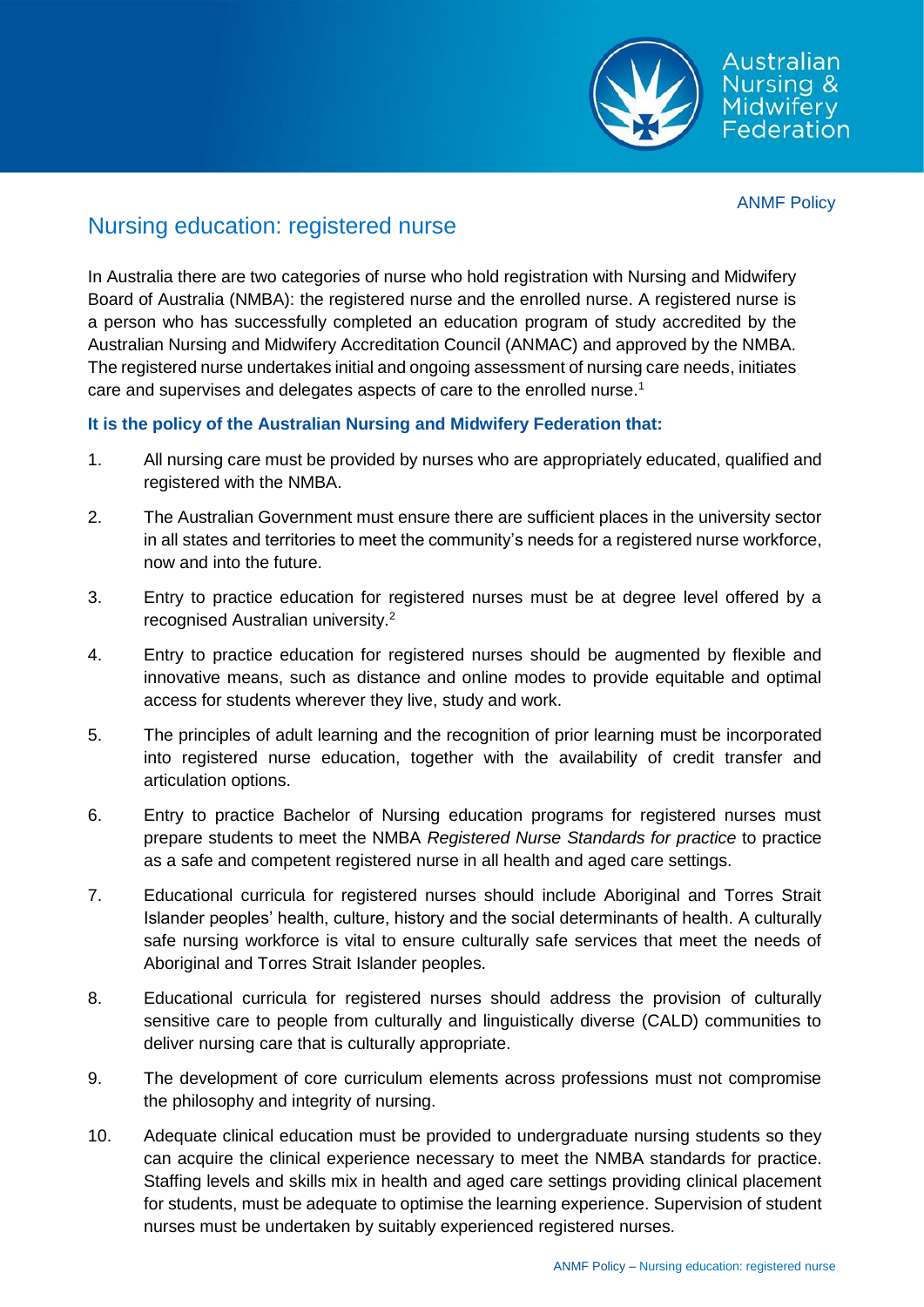

## Australian Nursina & **Midwifery** Federation

### ANMF Policy

- 11. Clinical nurse educators must be available, with a scope of practice which meets the needs of students in nursing, newly graduated nurses and nurses new to the workplace, as well as supporting all nurses with their clinical, educational and mentoring responsibilities.
- 12. Registered nurses require support when making the transition from undergraduate nursing student to registered nurse. This support can be provided through transition to practice programs, which offer a structured framework for new graduates to consolidate and further develop skills and knowledge.
- 13. Transition to practice programs should be:
	- a) available in all health and aged care settings which employ registered nurses, such as acute care, mental health care, aged care, community care and primary health care;
	- b) available for registered nurses working in rural, remote and metropolitan settings, in both public and private health care sectors; and
	- c) funded by governments through relevant public, private and community health and aged care settings.
	- d) underpinned by a positive organisational culture which values learning. This is demonstrated by: strong clinical leadership; a non-punitive systems-based approach to human error; timely access to designated registered nurse clinical educators and preceptors; realistic expectations of new graduates; the allocation of reasonable and manageable workloads; structured learning opportunities; a formal orientation; mandatory education and training; supernumerary time; and study days.<sup>3</sup>
- 14. Clinical placements for registered nurse education, either undergraduate or post registration, require active and positive collaboration between the health and education sectors and sufficient resources to assist education providers and facilities in which clinical education occurs to deliver a quality learning experience.
- 15. Formal mechanisms to support dialogue, interaction and collaboration between the health and education sectors should continue to be developed and strengthened. Professorial units or similar arrangements which combine academic and practice based education and research, are supported.
- 16. Registered nurse educator positions are supported and mechanisms must be in place to assist them to maintain a safe and current level of practice in their areas of expertise.
- 17. Increased funding is required to support registered nurses to undertake courses, at postgraduate certificate, diploma, masters and doctoral level.
- 18. Post registration courses for nursing practice must be conducted by an agency\* or combination of agencies that can ensure an appropriate knowledge and skills/practice balance in the student's learning experience.
- 19. Providers of post registration education for registered nurses should schedule course provision with consideration for the needs of students and employers and with a view to maximising flexibility and access.

<sup>\*</sup>The term 'agency' includes, but is not limited to: health services, universities, professional organisations and private providers of education and training such as registered training organisations.